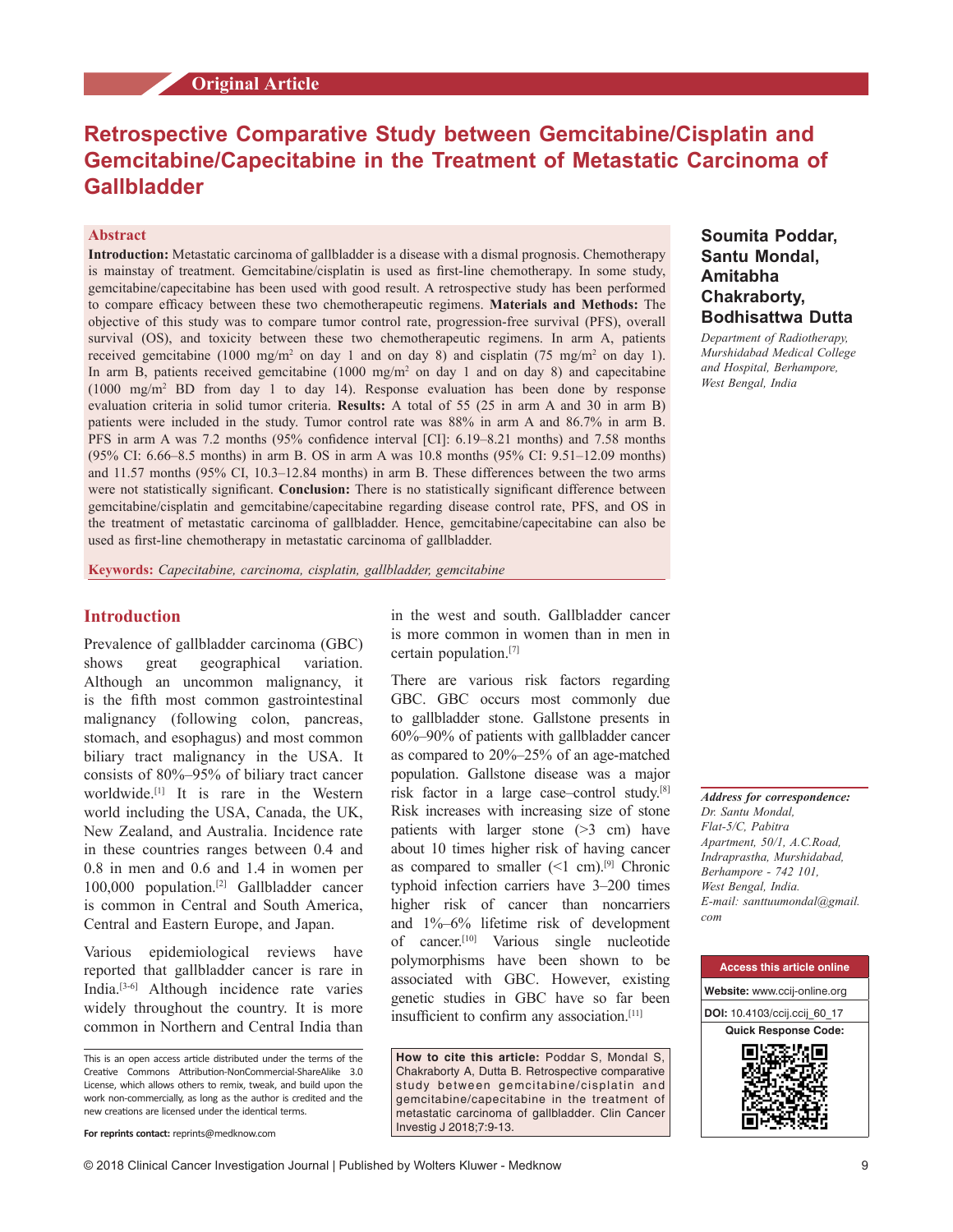Symptoms of GBC are vague in early stages and cannot be separated from other benign conditions such as chronic cholecystitis. Symptoms are steady pain in the right upper abdomen, weakness, loss of appetite, and weight loss. In advanced disease, common bile duct may be obstructed, most often due to infiltration of the duct by tumor, which causes jaundice.[12] Sometimes, due to extensive liver metastases, liver may be enlarged and palpable. Due to vague and nonspecific symptoms, GBC is mostly diagnosed at advanced stage.

Treatment of GBC depends on the stage of the tumor. When disease involves only lamina propria (sometimes seen as an incidental finding in simple cholecystectomy done due to chronic cholecystitis), surgery only is the treatment (in the form of simple cholecystectomy). When it involves muscle layer (T1b), extended cholecystectomy has to be done. No adjuvant therapy is required. When the disease is more advanced, adjuvant chemoradiotherapy or chemotherapy is required. Lymph node metastases beyond porta hepatis, tumor invasion of portal vein, hepatic artery, two or more extrahepatic organs (locally advanced disease), and distant metastases are contraindication for surgery. In locally advanced disease, chemoradiotherapy or chemotherapy can be given. In metastatic disease, chemotherapy is the treatment option. Other supportive procedure, such as biliary drainage, may be required depending on condition. Although chemotherapy‑only treatment is preferred in metastatic GBC, results of various studies are not enthusiastic. Prognosis is dismal in metastatic GBC.

Various chemotherapeutic drugs have been used in metastatic GBC from early days of treatment. 5-fluorouracil (5-FU) has been one of the most commonly used chemotherapeutic medicines in the treatment of GBC. 5‑FU is cell cycle‑specific drug with activity in the S phase. 5‑FU metabolite 5-Fluoro-2'-deoxyuridine-5'-monophosphate causes inhibition of thymidylate synthase. Incorporation of 5‑FU metabolite 5‑fluorouridine 5"triphosphate into RNA results in alteration of RNA processing. Incorporation of 5‑FU metabolite fluorodeoxyuridine triphosphate into DNA results in inhibition of DNA synthesis and function. In a study done by Eastern Cooperative Oncology Group (ECOG), using 5‑FU in advanced carcinoma of gallbladder, median survival was 21 weeks.

Capecitabine is fluoropyrimidine carbamate prodrug form of 5‑FU. It is metabolized preferentially in tumor tissue to 5‑FU. Capecitabine is also commonly used in advanced biliary tract carcinoma either as a single agent or in combination chemotherapy. In a retrospective study by Patt *et al*., 50% of patients achieved either complete response (CR) or partial response (PR). Median overall survival (OS) was 9.9 months (95% confidence interval [CI]:  $4.4 - 15.4$  months).<sup>[13]</sup>

Cisplatin is a platinum analog. It covalently binds with DNA with preferential binding to the N-7 position of guanine and adenine. It reacts with two different sites on DNA to produce cross-links, either intrastrand or interstrand. Formation of DNA adducts results in inhibition of DNA synthesis and transcription. Cisplatin has shown its activity in biliary tract carcinoma.

Gemcitabine is a new anticancer drug in the treatment of biliary tract carcinoma. Gemcitabine is a fluorine‑substituted deoxycytidine analog. It exerts its action at "S" phase of cell cycle. It requires intracellular activation by deoxycytidine kinase to the monophosphate form with eventual metabolism to triphosphate nucleotide metabolite. Incorporation of this triphosphate metabolite into DNA results in chain termination and inhibition of DNA synthesis and function. Triphosphate metabolite also inhibits DNA polymerase, which in turn interferes with DNA synthesis, DNA repair, and function.

Adoption of gemcitabine as the standard treatment for patients with carcinoma of pancreas led to its use in hepatobiliary cancer. It has favorable toxicity profile.<sup>[14]</sup> In the usual dosing regimen, response of 16%–42% has been obtained. Median survival as first- and second-line treatment was 8.3 and 17 months, respectively, in a study using single‑agent gemcitabine for biliary tract carcinoma.[15] One year survival was 50.9% in this study.

Two very effective drugs (gemcitabine and cisplatin) have been combined with the intent of having better results in advanced biliary tract carcinoma. In the study by Valle *et al*., gemcitabine (arm A) has been compared with gemcitabine/ cisplatin (arm B) combination. Response rate was 58% versus 75%. A 6‑month progression‑free survival (PFS) was greater in arm B  $(45.5\% \text{ vs. } 57.1\%)$ .<sup>[16]</sup> A meta-analysis done by Yang *et al*. has shown that patients (suffering from advanced biliary tract carcinoma) treated with gemcitabine/ cisplatin combination had better survival than with other regimens.[17]

Gemcitabine along with capecitabine has also been tried in some studies for better result. In a study in advanced biliary carcinoma done by Riechelmann *et al*., gemcitabine  $(1000 \text{ mg/m}^2 \text{ on day } 1 \text{ and day } 8)$  and capecitabine  $(650 \text{ mg/m}^2 \text{ BD from day 1 to day 14 in}$ 21 days cycle) were used. Median PFS and OS were 6.2 and 12.7 months.[18] In another study done by Cho *et al*., 24 patients with GBC, the same dose of gemcitabine and higher dose of capecitabine (1000 mg/m<sup>2</sup> BD from day 1 to day 14 in 21 days cycle) was used. Median survival was 16 months.[19]

Till now, there has been no head-on trial to compare two effective chemotherapeutic regimens (gemcitabine/cisplatin and gemcitabine/capecitabine). Keeping in mind this, we have done a retrospective study to compare the efficacy of these two chemotherapeutic regimens for treatment of metastatic carcinoma of gallbladder.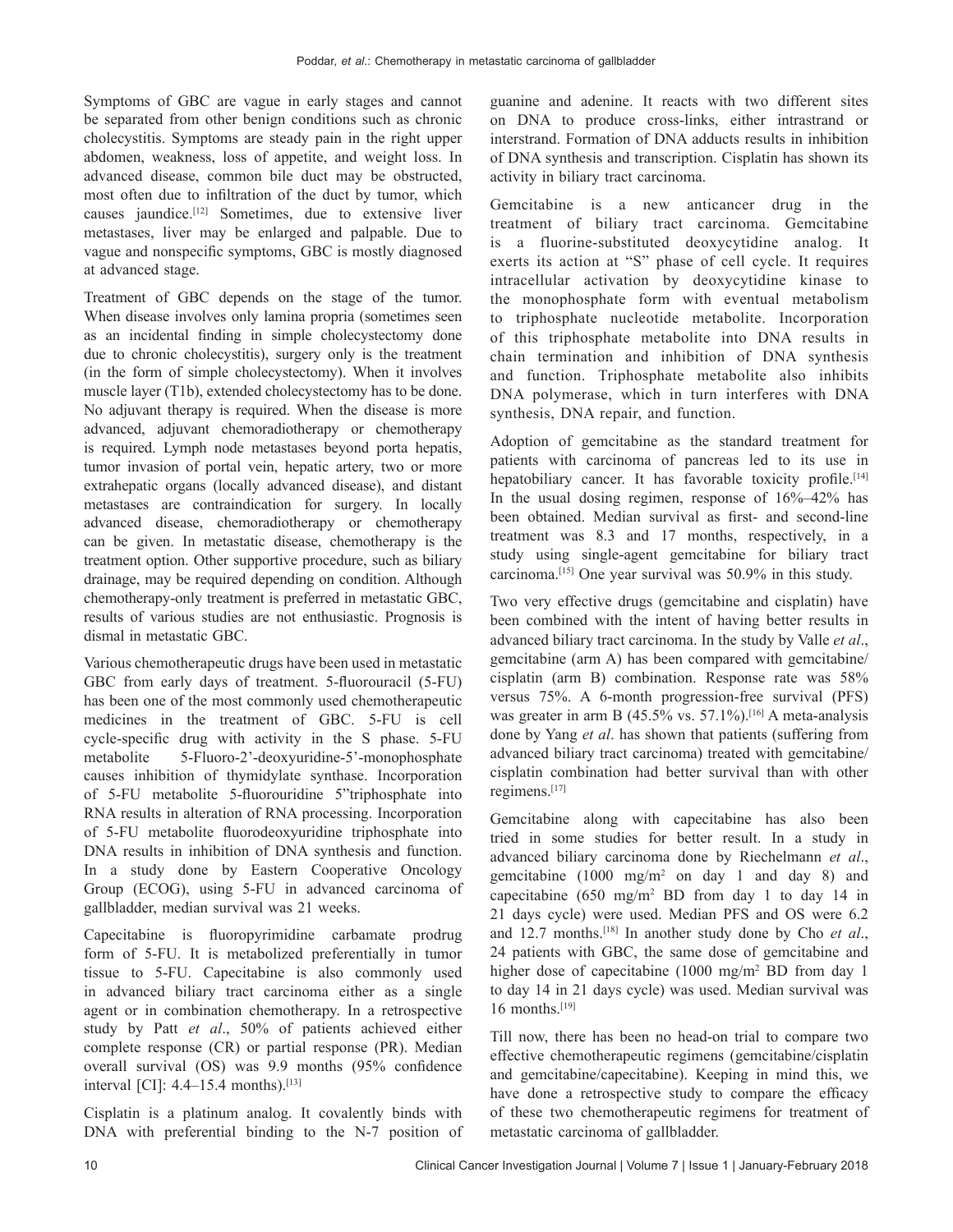#### **Materials and Methods**

Patients suffering from metastatic carcinoma of gallbladder were included in this retrospective single institutional study. Primary objective of this study was to compare tumor control rate  $(CR + PR + stable)$  disease [SD]). Secondary objective was to compare PFS, OS, and toxicity between these two chemotherapeutic regimens. Patients who previously received chemotherapy for this disease were not included in this study. In arm A, patients received gemcitabine  $(1000 \text{ mg/m}^2 \text{ on day } 1 \text{ and on day } 8)$  and cisplatin (75 mg/m2 on day 1). In arm B, patients received gemcitabine  $(1000 \text{ mg/m}^2 \text{ on day } 1 \text{ and on day } 8)$  and capecitabine  $(1000 \text{ mg/m}^2 \text{ BD from day 1 to day 14}).$ Chemotherapy continued until disease progression or excess toxicity. Clinical examination was done before each cycle of chemotherapy. Response evaluation by CECT scan (and by other imaging according to initial finding) was done after each three cycles of chemotherapy. Imaging was also done at any point of treatment due to appearance of new symptoms. Response evaluation has been done by response evaluation criteria in solid tumor criteria.

#### **Statistical analysis**

Categorical variables were compared using Chi-square test. The means of numerical data were described as a mean  $\pm$  standard error and compared using independent samples *t*-test. All analyses were two tailed and statistical significance was accepted for a calculated  $P < 0.05$ . OS has been compared also by Kaplan–Meier survival analysis [Figure 1]. Statistical analysis has been done using statistical software (SPSS 16, SPSS for Windows, Chicago, SPSS Inc).

### **Result**

A total of 55 (25 in arm A and 30 in arm B) patients were included in the study. Mean age in arm A was 56.36 years. Mean age in arm B was 57.4 years. Difference in mean age was not statistically significant. In arm A, 19 (76%) patients were female and 6 (24%) patients were male. In arm B, 21 (70%) patients were female and 9 (30%) patients were male. This difference was statistically insignificant. Difference between other baseline characteristics was not also statistically significant. Tumor control rate was 88% in arm A and 86.7% in arm B. No patient in either arm achieved CR. Fifteen patients in arm A and twenty patients in arm B partially responded to treatment. SD was seen in seven patients in arm A and six patients in arm B. Early disease progression occurred in three patients in arm A and four patients in arm B. Difference in response rate was not statistically significant. PFS in arm A was 7.2 months (95% confidence interval [CI]: 6.19–8.21 months) and 7.58 months (95% CI: 6.66–8.5 months) in arm B. OS in arm A was 10.8 months (95% CI: 9.51–12.09 months) and 11.57 months (95% CI: 10.3–12.84 months) in arm B. Difference in PFS ( $P = 0.57$ ) and in OS ( $P = 0.4$ ) between the two arms was not statistically significant.

Toxicity analysis was done according to National Cancer Institute, Common Terminology Criteria for Adverse Event, version 4 criteria. In arm A, acute Grade 3 vomiting occurred in three patients [Table 1]. Delayed Grade 3 vomiting occurred in two patients. In arm B, no patient had Grade 3 vomiting. No patient in arm B suffered from delayed vomiting. Three patients in arm B suffered from Grade 3 diarrhea. No patient in arm A had Grade 3 diarrhea. In arm A, one patient had Grade 3 anemia. Two patients suffered from Grade 3 neutropenia. One patient suffered from Grade 3 thrombocytopenia. One patient in arm B suffered from Grade 4 anemia. Five patients had Grade 3 neutropenia. Two patients suffered from Grade 4 neutropenia. Two patients had Grade 3 thrombocytopenia. Two patients in arm A and five patients in arm B suffered from febrile neutropenia. Seven patients in arm A suffered from Grade 2 peripheral neuropathy. In arm A, Grade 3





| <b>Table 1: Toxicity analysis</b><br><b>Toxicity</b> |         |          |           |
|------------------------------------------------------|---------|----------|-----------|
|                                                      |         |          |           |
| Vomiting                                             | Grade 2 | 13 (52)  | 5(16.67)  |
|                                                      | Grade 3 | 5(20)    | 0         |
| Diarrhea                                             | Grade 2 | 4(16)    | 7(23.33)  |
|                                                      | Grade 3 | $\theta$ | $3(10\%)$ |
| Anemia                                               | Grade 2 | 9(36)    | 11(36.67) |
|                                                      | Grade 3 | 1(4)     | 4(13.33)  |
|                                                      | Grade 4 | $\theta$ | 1(3.33)   |
| Neutropenia                                          | Grade 2 | 5(20)    | 8(26.67)  |
|                                                      | Grade 3 | 2(8)     | 5(16.67)  |
|                                                      | Grade 4 | $\theta$ | 2(6.67)   |
| Thrombocytopenia                                     | Grade 2 | 4(16)    | 5(16.67)  |
|                                                      | Grade 3 | 1(4)     | 2(6.67)   |
| Peripheral neuropathy                                | Grade 2 | 7(28)    | 0         |
|                                                      | Grade 3 | $\theta$ | 0         |
| Alopecia                                             | Grade 2 | 11(44)   | 0         |
|                                                      | Grade 3 | 4(16)    | 0         |
| Palmoplantar                                         | Grade 2 | $\theta$ | 5(20)     |
| erythrodysesthesia                                   | Grade 3 | 0        | 3(10)     |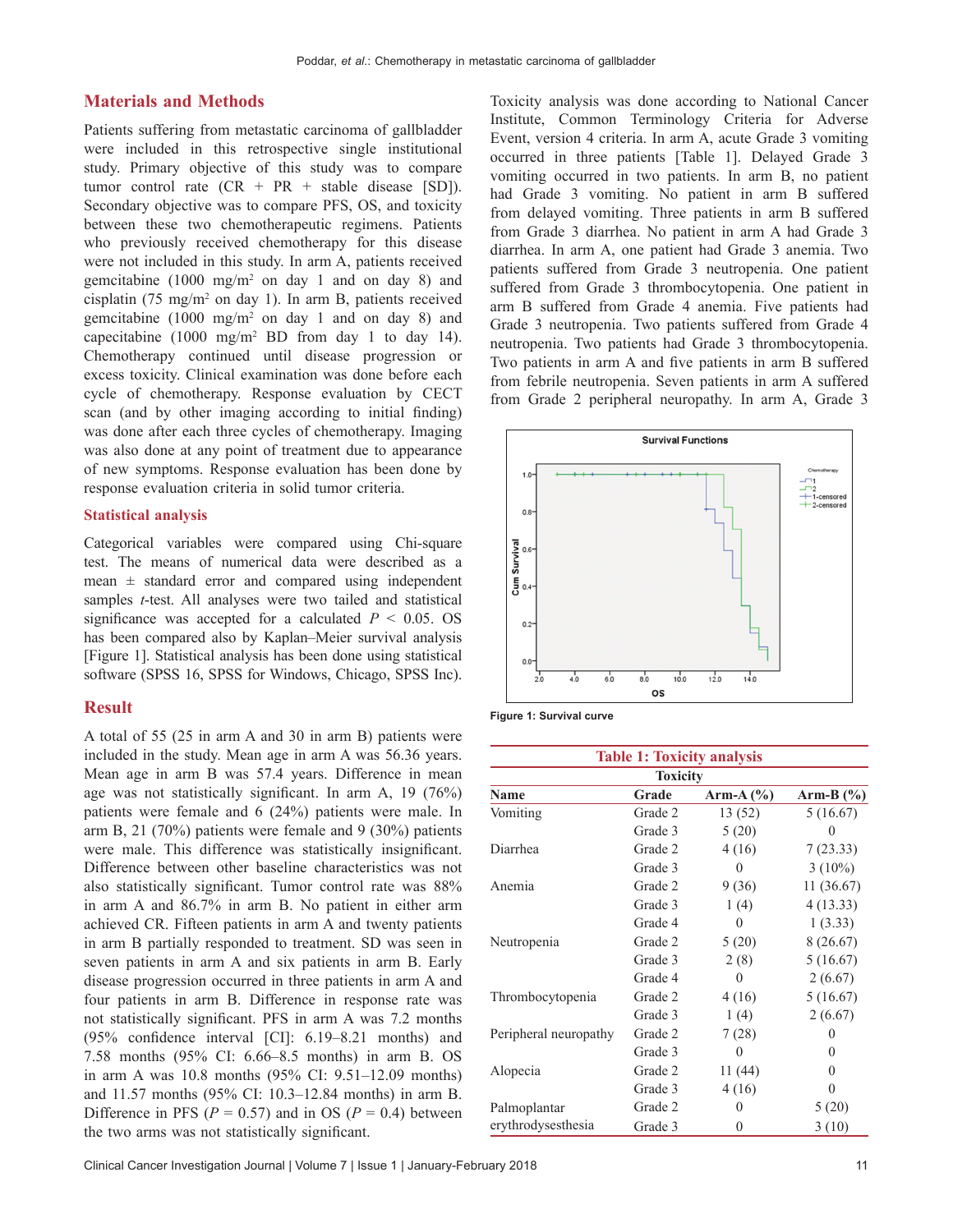alopecia occurred in four patients. Three patients in arm‑B suffered from Grade 3 palmoplantar erythrodysesthesia.

## **Discussion**

Gallbladder cancer is the most common malignancy in biliary tract. It is most aggressive malignancy in biliary tract.<sup>[20]</sup> Five-year survival rate is  $\langle 5\% \rangle$ .<sup>[21]</sup> Results of treatment in terms of OS in carcinoma of gallbladder have not been satisfactory. Aggressive biologic behavior and lack of sensitive screening test to detect early-stage disease are factors causing poor prognosis.[22] In most of the cases, early disease does not produce symptoms or symptoms are generalized, which cannot be separated from benign disease to this organ.[23] That is why, most of the patients suffering from carcinoma of gallbladder, present with either unresectable locally advanced state or with metastatic disease. Only 10% of patients present at a stage amenable to surgical resection.<sup>[24]</sup> Almost 50% of patients have lymph node metastasis at the time of presentation.<sup>[25]</sup> A study by Arminski has shown liver is the most common site of metastasis (76%–86%). According to the author, metastases occur to many organs including liver, lymph nodes, adrenal, kidney, spleen, brain, breast, thyroid, heart, uterus, and skeletal system.[26] In our study, most common site of metastasis was also liver.

In metastatic GBC, chemotherapy is the mainstay of treatment. Historically, 5‑FU has been the most active single agent, but response rate is 10%–15%. Other agents were mitomycin, doxorubicin, nitrosourea, leucovorin, and cisplatin. To improve response rate, combination chemotherapy has been used. 5‑FU, doxorubicin, and mitomycin regimen produced response in 4 out of 13 patients. Combination of 5‑FU and leucovorin resulted objective response in 9 out of 28 patients. In a study, using 5‑FU and cisplatin, partial response was seen 6 out of 24 patients. With the use of gemcitabine, there has been improvement in response rate. In a study by Doval *et al*., gemcitabine plus cisplatin had a tumor control rate 59.9% in patients suffering from unresectable GBC.[27] In the study by Patt *et al*., 50% treatment response was achieved with oral capecitabine chemotherapy in patients suffering from GBC. The presence of mild-to-moderate hepatic dysfunction has no significant effect on the pharmacokinetics of capecitabine. Hence, capecitabine is also useful in moderately impaired hepatic dysfunction.

In a study by Cassier *et al*., median age was 60.7 years at the time of diagnosis and  $66\%$  patients were male.<sup>[28]</sup> In another study by Kim *et al*., median age at diagnosis was 52 years.[29] In the study done by Harder *et al*., median age was 63 years and male patients were 41.9%.[30] In our study, median age at presentation was 59 years (range: 41–68 years). Hence, median age was not very different from other published studies. In our study, 72.7% patients were female. Hence, percentage of female patients was higher in our study. In a study by Knox *et al*.,

ECOG performance status 0–1 was 82%.[31] In our study, 61.8% patients had performance status ECOG 1, and 38.2% had performance status ECOG 2.

A study by Kim *et al*. has shown PR with chemotherapy (gemcitabine/cisplatin) was 34.5%, SD was 13.8%, and PD was 44.8%. Median PFS was 3 months (95% CI: 2.12–3.88 months) and OS was 11 months (95% CI: 5.49–16.5 months). In another study by Hwang *et al*., median PFS was 3.3 months (95% CI: 2.6–4 months), OS was 11 months (95% CI, 9.7–12.3 months) with gemcitabine/cisplatin chemotherapy. Overall response rate was 23.9%.<sup>[32]</sup> In our study, tumor control rate was 88% with gemcitabine/cisplatin chemotherapy. OS in our study was almost same as in other studies.

In a study by Iyer *et al*., response rate was 58% (95% CI: 28%–85%) with gemcitabine/capecitabine chemotherapy. Median PFS and OS were 9 months and 14 months, respectively.[33] In another study by Iqbal *et al*., PR was 25% and SD was 23.1%. Median OS was 7 months.[34] In another study by Riechelmann *et al*., overall response rate was 29%. Three patients achieved CR. Median PFS and OS were 6.2 months and 12.7 months, respectively. In our study, 66.7% patients achieved PR with gemcitabine/capecitabine chemotherapy. SD was seen in 20% patients. OS was lower in our study in comparison to other published studies.

In the study by Valle *et al*., Grade 3 or 4 toxicity in gemcitabine/cisplatin arm included anemia (2.4%), leukopenia (4.8%), neutropenia (14.3%), thrombocytopenia  $(14.3\%)$ , nausea/vomiting  $(7.1\%)$ , and anorexia  $(4.8\%)$ . In comparison to this study, the incidence of vomiting and anemia was higher and neutropenia and thrombocytopenia was lower in our study. In the study by Riechelmann *et al*., Grade 3 neutropenia and thrombocytopenia were seen in one patient with gemcitabine/capecitabine combination chemotherapy. One patient suffered from gastro‑intestinal bleeding and another patient had sepsis. In another study, Grade 3 toxicities included liver function abnormalities, fatigue, diarrhea, hand-foot syndrome, and hematological toxicities. Nearly 7.8% patients experienced Grade 4 neutropenia, 1.9% patient had Grade 4 thromboembolism, and 1.9% patient experienced Grade 4 fatigue. In our study, Grade 3 or Grade 4 toxicities in gemcitabine/capecitabine arm included diarrhea (10%), anemia (16.66%), neutropenia (23.34%), thrombocytopenia (6.67%), and palmoplantar erythrodysesthesia (10%).

Tumor control rate was higher in arm A in our study. PFS and OS were higher in arm B, although these differences were not statistically significant. Hence, gemcitabine/capecitabine can also be used as first-line chemotherapy in metastatic carcinoma of gallbladder. Retrospective single-institutional study nature and small number of patients are limitations of this study. To have a better result, prospective randomized study with more number of patients can be considered.